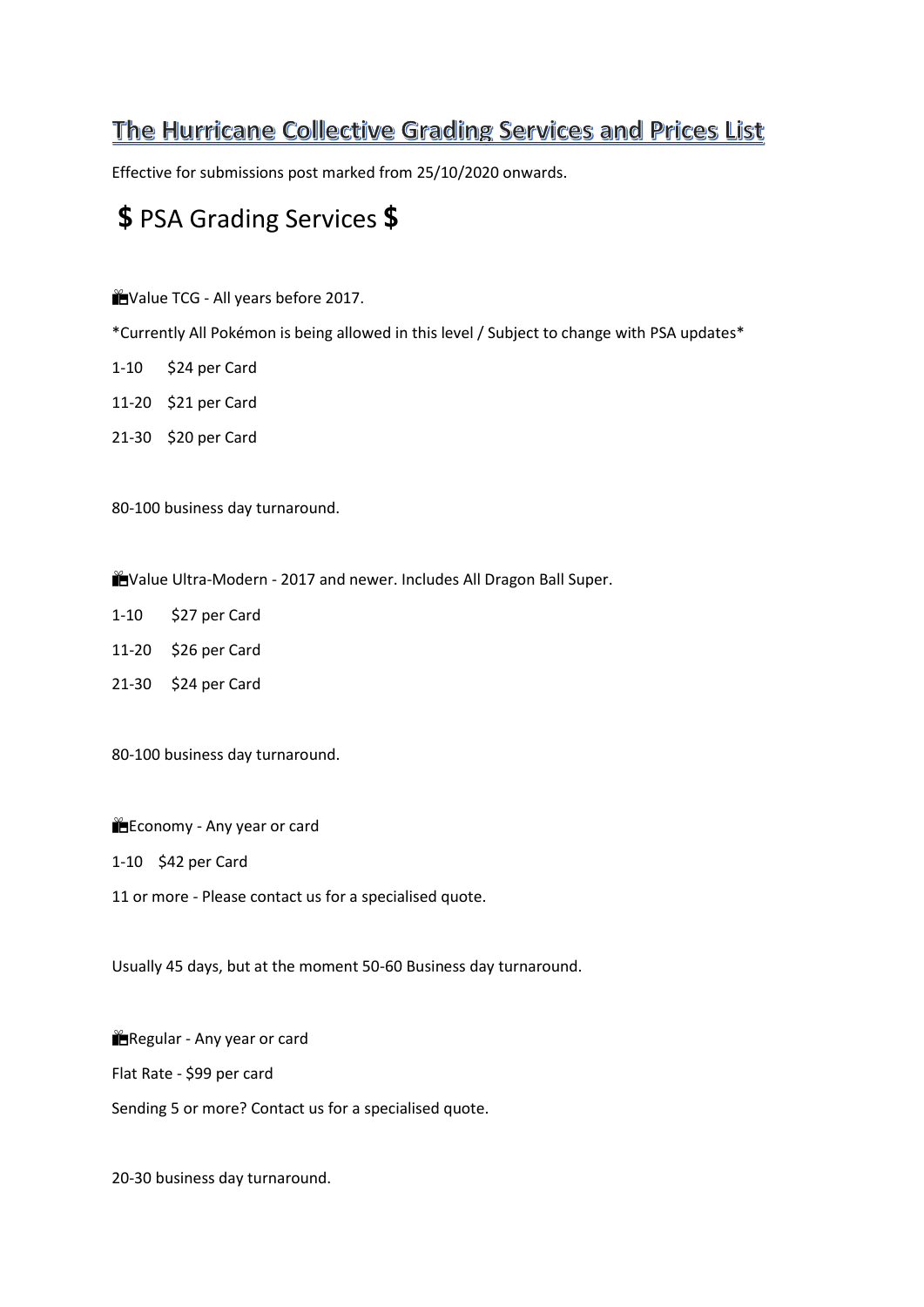## \$ BGS Grading Services \$

60 Day Gaming (Sub Grades)

1-10 \$37 per Card

11-20 \$35 per Card

21 or more. Contact us.

Submissions sent once THC has received 100 or more cards. Substantial turnaround times.

**130 Day Sport (No Sub Grades)** 1-10 \$26 per Card 11-20 \$24 per Card

21-30 \$22 per Card

Sent once THC has received at least 50 or more cards.

| <b>15 Day Premium Gaming</b> |                |
|------------------------------|----------------|
| <b>Guaranteed Sub Grades</b> | \$217 Per Card |
| No Guaranteed Sub Grades     | \$135 Per Card |

We offer individuals higher levels of service with discretion and quality for higher end Collectables where services above may not quite be enough.

Prices above are fully inclusive of;

- Shipping and basic insurance from us to the USA. Additional insurance can be included at buyers' expense.

- Shipping and full insurance on return packages from the USA.

- Express delivery within two business days of the Hurricane Collective receiving your finalised order back to you\*.

(\*Times can be effected by postage delays outside of THC control)